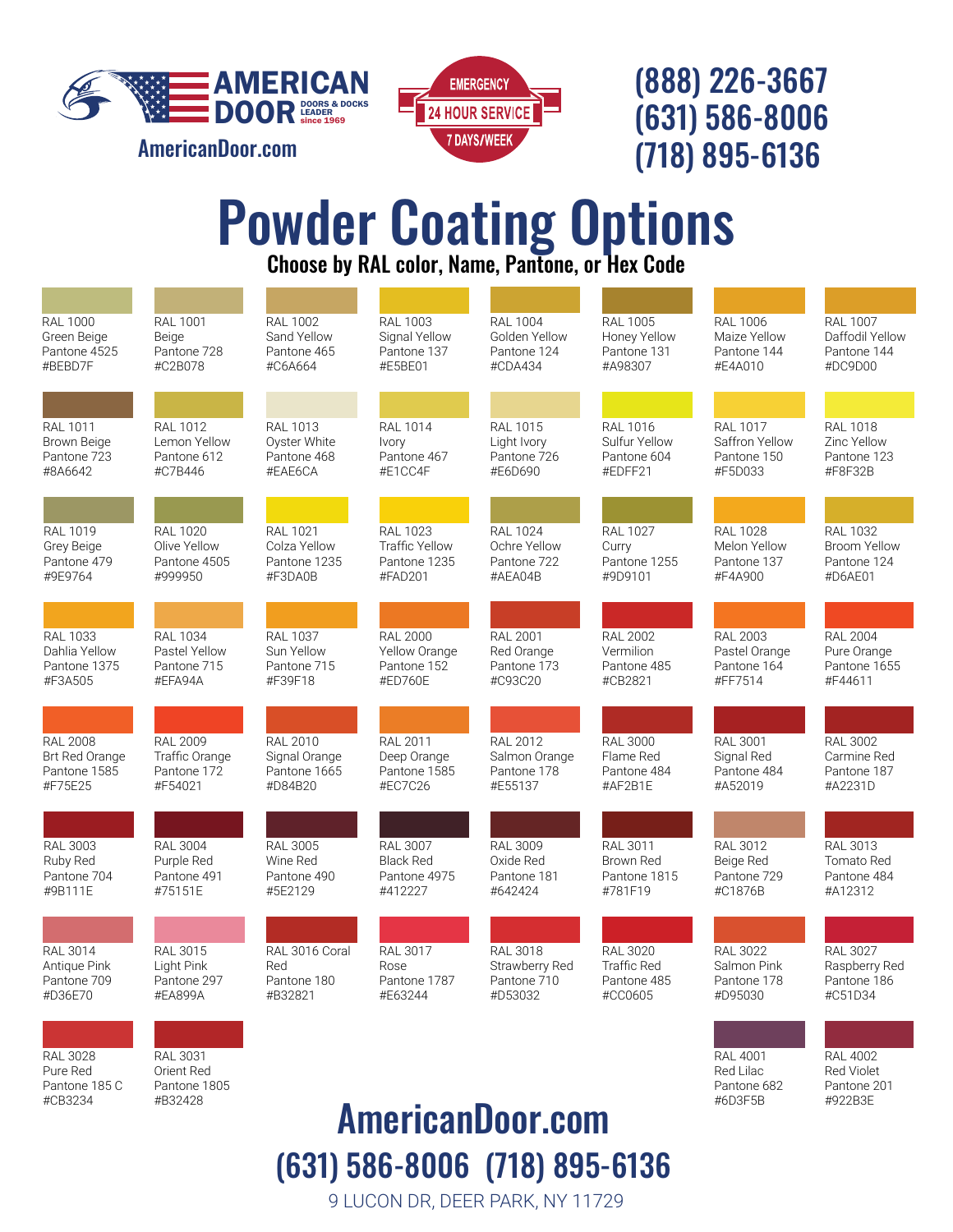| <b>RAL 4003</b>                                          | <b>RAL 4004</b>                                                     | <b>RAL 4005</b>                                        | <b>RAL 4006</b>                                          | <b>RAL 4007</b>                                         | <b>RAL 4008</b>                                                      | <b>RAL 4009</b>                                         | <b>RAL 4010</b>                                         |
|----------------------------------------------------------|---------------------------------------------------------------------|--------------------------------------------------------|----------------------------------------------------------|---------------------------------------------------------|----------------------------------------------------------------------|---------------------------------------------------------|---------------------------------------------------------|
| <b>Heather Violet</b>                                    | Claret Violet                                                       | <b>Blue Lilac</b>                                      | Traffic Purple                                           | Purple Violet                                           | Signal Violet                                                        | Pastel Violet                                           | Telemagenta                                             |
| Pantone 205                                              | Pantone 505                                                         | Pantone 667                                            | Pantone 465                                              | Pantone 5185                                            | Pantone 689                                                          | Pantone Cool Gray                                       | Pantone 226 C                                           |
| #DE4C8A                                                  | #641C34                                                             | #6C4675                                                | #A03472                                                  | #4A192C                                                 | #924E7D                                                              | #A18594                                                 | #CF3476                                                 |
| <b>RAL 5000</b>                                          | <b>RAL 5001</b>                                                     | <b>RAL 5002</b>                                        | <b>RAL 5003</b>                                          | <b>RAL 5004</b>                                         | <b>RAL 5005</b>                                                      | <b>RAL 5007</b>                                         | <b>RAL 5008</b>                                         |
| Violet Blue                                              | Green Blue                                                          | Ultramarine Blue                                       | Saphire Blue                                             | <b>Black Blue</b>                                       | Signal Blue                                                          | <b>Brillant Blue</b>                                    | Grey Blue                                               |
| Pantone 533                                              | Pantone 302                                                         | Pantone 208                                            | Pantone 540                                              | Pantone Black 6                                         | Pantone 294                                                          | Pantone 5405                                            | Pantone 433                                             |
| #354D73                                                  | #1F3438                                                             | #20214F                                                | #1D1E33                                                  | #18171C                                                 | #1E2460                                                              | #3E5F8A                                                 | #26252D                                                 |
| <b>RAL 5009</b>                                          | <b>RAL 5010</b>                                                     | <b>RAL 5011</b>                                        | <b>RAL 5012</b>                                          | <b>RAL 5013</b>                                         | <b>RAL 5014</b>                                                      | <b>RAL 5015 Sky</b>                                     | <b>RAL 5017</b>                                         |
| Azure Blue                                               | Gentian Blue                                                        | <b>Steel Blue</b>                                      | Light Blue                                               | Cobalt Blue                                             | Pigeon Blue                                                          | Blue                                                    | <b>Traffic Blue</b>                                     |
| Pantone 3025                                             | Pantone 541                                                         | Pantone 289                                            | Pantone 307                                              | Pantone 5255                                            | Pantone 646                                                          | Pantone 3015                                            | Pantone 2945                                            |
| #025669                                                  | #0E294B                                                             | #231A24                                                | #3B83BD                                                  | #1E213D                                                 | #606E8C                                                              | #2271B3                                                 | #063971                                                 |
| <b>RAL 5018</b>                                          | <b>RAL 5019</b>                                                     | <b>RAL 5020</b>                                        | <b>RAL 5021</b>                                          | <b>RAL 5022</b>                                         | <b>RAL 5023</b>                                                      | <b>RAL 5024</b>                                         | <b>RAL 6000</b>                                         |
| Turquoise Blue                                           | Capri Blue                                                          | Ocean Blue                                             | Water Blue                                               | Night Blue                                              | Distant Blue                                                         | Pastel Blue                                             | Patina Green                                            |
| Pantone 3145                                             | Pantone 301                                                         | Pantone 3155                                           | Pantone 3155                                             | Pantone 276                                             | Pantone 5405                                                         | Pantone 5483                                            | Pantone 568                                             |
| #3F888F                                                  | #1B5583                                                             | #1D334A                                                | #256D7B                                                  | #252850                                                 | #49678D                                                              | #5D9B9B                                                 | #316650                                                 |
| <b>RAL 6001</b>                                          | RAL 6002                                                            | <b>RAL 6003</b>                                        | <b>RAL 6004</b>                                          | <b>RAL 6005</b>                                         | <b>RAL 6006</b>                                                      | <b>RAL 6007</b>                                         | <b>RAL 6008</b>                                         |
| Emerald Green                                            | Leaf Green                                                          | Olive Green                                            | <b>Blue Green</b>                                        | Moss Green                                              | Grey Olive                                                           | <b>Bottle Green</b>                                     | <b>Brown Green</b>                                      |
| Pantone 349                                              | Pantone 349                                                         | Pantone 448                                            | Pantone 316                                              | Pantone 3308                                            | Pantone Black                                                        | Pantone 5605                                            | Pantone Black 4                                         |
| #287233                                                  | #2D572C                                                             | #424632                                                | #1F3A3D                                                  | #2F4538                                                 | #3E3B32                                                              | #343B29                                                 | #39352A                                                 |
| <b>RAL 6009</b>                                          | <b>RAL 6010</b>                                                     | RAL 6011                                               | RAL 6012                                                 | RAL 6013                                                | RAL 6014                                                             | RAL 6015                                                | <b>RAL 6016</b>                                         |
| Fir Green                                                | Grass Green                                                         | Reseda Green                                           | <b>Black Green</b>                                       | Reed Green                                              | <b>Yellow Olive</b>                                                  | <b>Black Olive</b>                                      | Turquoise Green                                         |
| Pantone 5467                                             | Pantone 349                                                         | Pantone 625                                            | Pantone 5467                                             | Pantone 417                                             | Pantone Black                                                        | Pantone 426                                             | Pantone 342                                             |
| #31372B                                                  | #35682D                                                             | #587246                                                | #343E40                                                  | #6C7156                                                 | #47402E                                                              | #3B3C36                                                 | #1E5945                                                 |
| <b>RAL 6017</b>                                          | RAL 6018                                                            | <b>RAL 6019</b>                                        | <b>RAL 6020</b>                                          | RAL 6021                                                | RAL 6022                                                             | <b>RAL 6024</b>                                         | RAL 6025                                                |
| May Green                                                | <b>Yellow Green</b>                                                 | Pastel Green                                           | Chrome Green                                             | Pale Green                                              | Olive Grab                                                           | <b>Traffic Green</b>                                    | Fern Green                                              |
| Pantone 364                                              | Pantone 363                                                         | Pantone 557                                            | Pantone 5535                                             | Pantone 624                                             | Pantone Black 2                                                      | Pantone 348                                             | Pantone 371                                             |
| #4C9141                                                  | #57A639                                                             | #BDECB6                                                | #2E3A23                                                  | #89AC76                                                 | #25221B                                                              | #308446                                                 | #3D642D                                                 |
| <b>RAL 6026</b>                                          | <b>RAL 6027</b>                                                     | <b>RAL 6028</b>                                        | <b>RAL 6029</b>                                          | RAL 6032                                                | RAL 6033                                                             | <b>RAL 6034</b>                                         | <b>RAL 7000</b>                                         |
| Opal Green                                               | Light Green                                                         | Pine Green                                             | Mint Green                                               | Signal Green                                            | Mint Turquoise                                                       | Pastel Turquoise                                        | Squirrel Grey                                           |
| Pantone 2735                                             | Pantone 631                                                         | Pantone 3305                                           | Pantone 349                                              | Pantone 3288                                            | Pantone 569                                                          | Pantone 624                                             | Pantone 424                                             |
| #015D52                                                  | #84C3BE                                                             | #2C5545                                                | #20603D                                                  | #317F43                                                 | #497E76                                                              | #7FB5B5                                                 | #78858B                                                 |
| <b>RAL 7001</b><br>Silver Grey<br>Pantone 444<br>#8A9597 | <b>RAL 7002</b><br>Olive Grey<br>Pantone<br>Warm Grey 10<br>#7E7B52 | <b>RAL 7003</b><br>Moss Grey<br>Pantone 417<br>#6C7059 | <b>RAL 7004</b><br>Signal Grey<br>Pantone 423<br>#969992 | <b>RAL 7005</b><br>Mouse Grey<br>Pantone 431<br>#646B63 | <b>RAL 7006</b><br>Beige Grey<br>Pantone<br>Warm Gre y 11<br>#6D6552 | <b>RAL 7008</b><br>Khaki Grey<br>Pantone 463<br>#6A5F31 | <b>RAL 7009</b><br>Green Grey<br>Pantone 405<br>#4D5645 |



### 9 LUCON DR, DEER PARK, NY 11729 AmericanDoor.com (631) 586-8006 (718) 895-6136